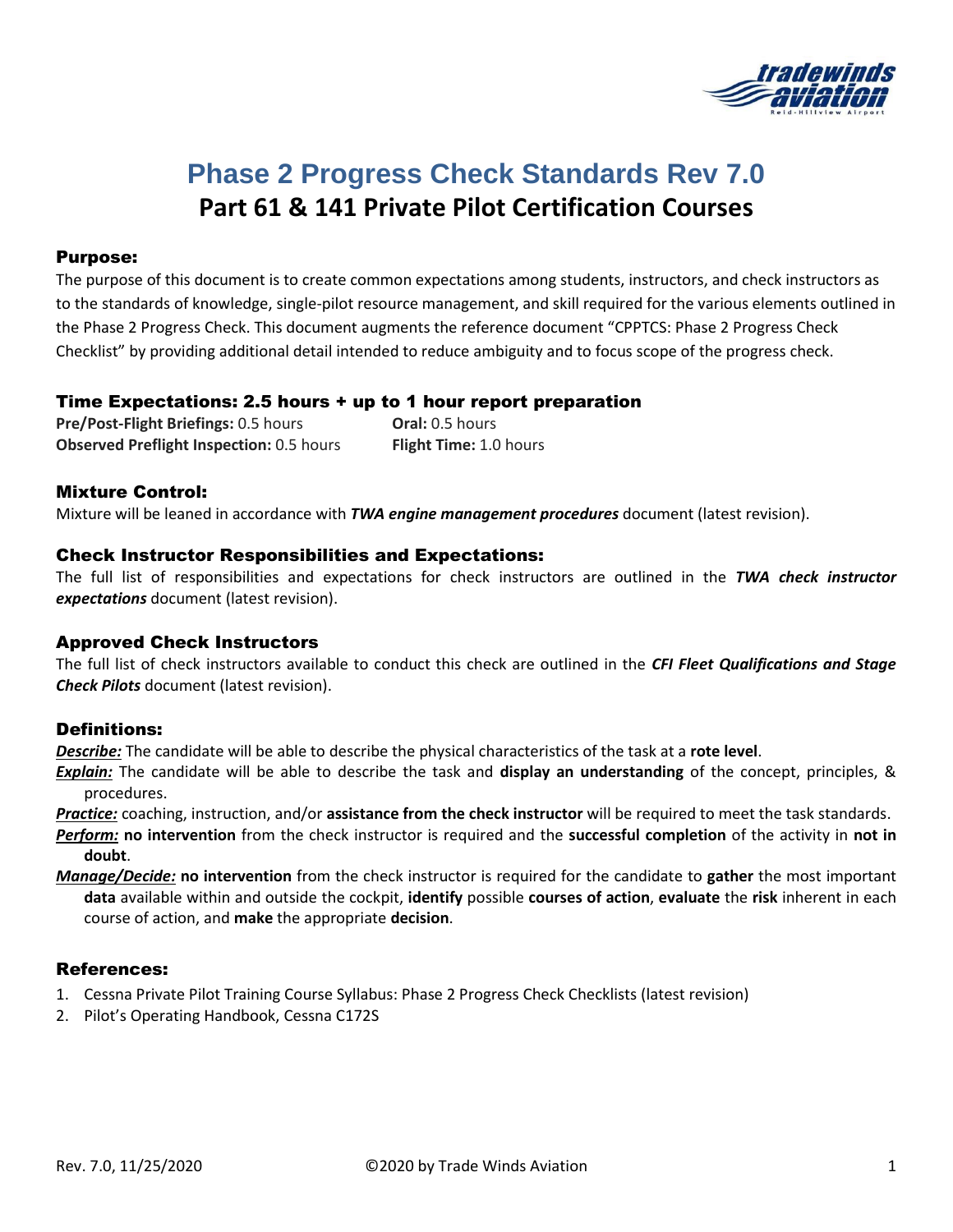## **Phase 2 Progress Check**



| 2A. Oral<br>The check instructor shall select at least the minimum number of knowledge elements listed in the<br>applicable knowledge header. | Describe | Explain |
|-----------------------------------------------------------------------------------------------------------------------------------------------|----------|---------|
| Desired outcome for all oral tasks of the Progress Check is "Explain"                                                                         |          |         |
| 2A1. Stall / Spin Awareness (at least elements a. & d.)                                                                                       |          |         |
| Spin definition & why it occurs<br>a.                                                                                                         |          |         |
| Is the airplane approved for spins? Reference POH, placards, etc.<br>b.                                                                       |          |         |
| Can identify scenarios in which stall/spins more likely (e.g., takeoff,<br>c.<br>landing, go-arounds)                                         |          |         |
| d. Able to recite PARE procedure note: understanding at this point is not required                                                            |          |         |
| 2A2. Operation of Systems (at least 3 elements)<br>Can explain the following systems:                                                         |          |         |
| Primary flight controls, Flaps, & Trim<br>a.                                                                                                  |          |         |
| Environmental controls: heat / defrost, cabin & fresh air<br>b.                                                                               |          |         |
| Electrical: sources of electrical power, normal system voltage<br>c.                                                                          |          |         |
| Fuel: quantity, estimating endurance with average fuel burn<br>d.                                                                             |          |         |
| Oil: gauges to monitor health of system, proper quantity<br>e.                                                                                |          |         |
| Engine: purpose of mixture, leaning procedures, recognition of need for<br>f.<br>hot start                                                    |          |         |
| Landing Gear including brakes<br>g.                                                                                                           |          |         |
| Radios: volume, squelch, freq. control, intercom volume<br>h.                                                                                 |          |         |
| <b>INTENTIONALLY LEFT BLANK</b>                                                                                                               |          |         |

### **\*\*\*END of ORAL\*\*\***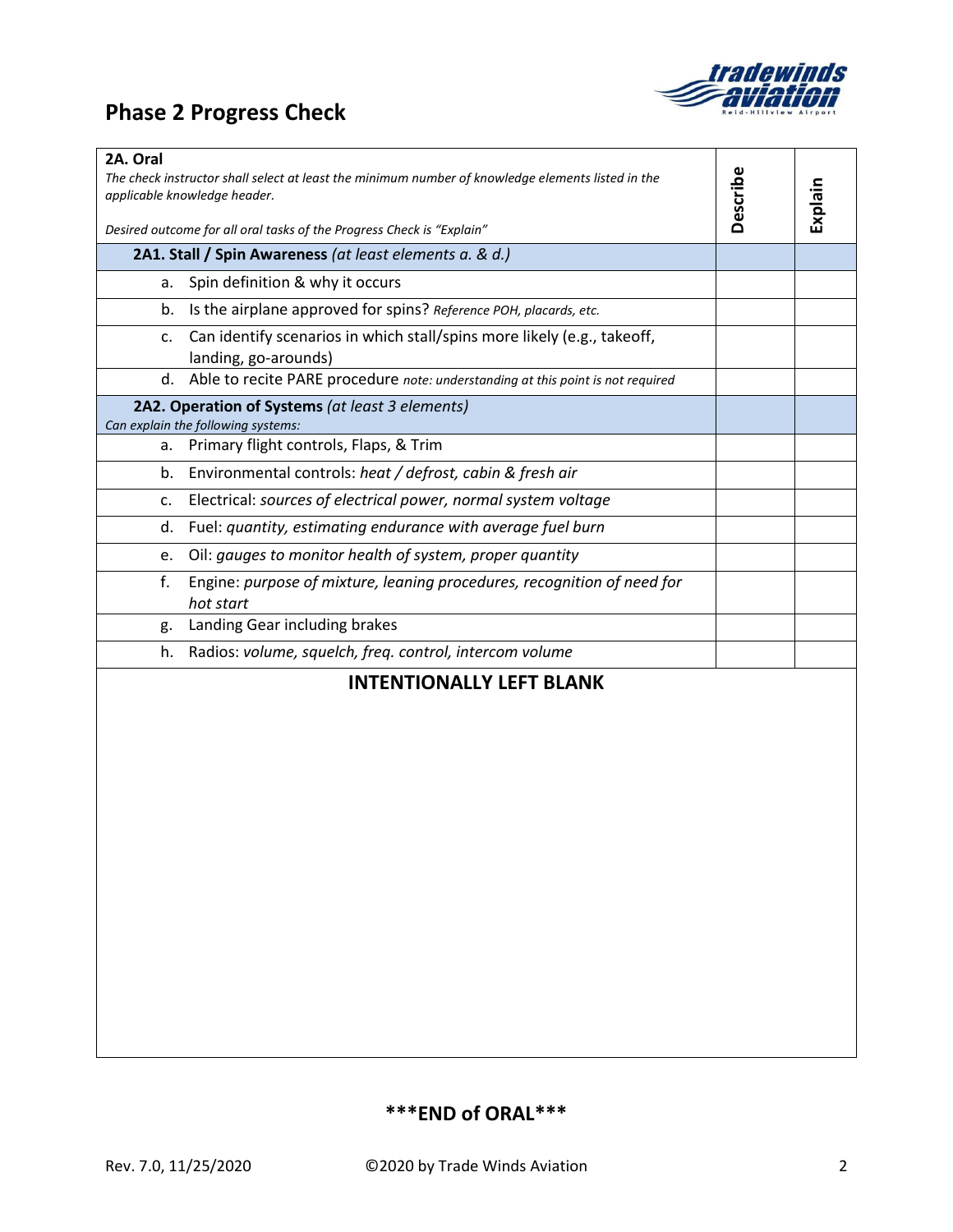

### **Phase 2 Progress Check**

### **2B. Flight**

*Note: the check instructor shall evaluate every flight skill through direct observation of the task or oral evaluation if conditions do not permit direct observation of the task. SRM tasks will be evaluated throughout the entire duration of the flight.*

| Desired outcome for all flight tasks of the Progress Check is "Perform" or "Manage/Decide"                                                                                                                                                                                                                        |          |         |                  |
|-------------------------------------------------------------------------------------------------------------------------------------------------------------------------------------------------------------------------------------------------------------------------------------------------------------------|----------|---------|------------------|
| <b>Single-Pilot Resource Management</b>                                                                                                                                                                                                                                                                           |          |         |                  |
| To evaluate the candidate's single-pilot resource management skills, the check<br>instructor will provide guidance only as necessary to ensure safety of flight. The<br>candidate will be expected to navigate to the point of the check instructor's<br>choosing for airwork considering terrain, airspace, etc. | Practice | Perform | Manage<br>Decide |
| 2B1. Single-pilot resource management (SRM)                                                                                                                                                                                                                                                                       |          |         |                  |
| as appropriate to a student pilot                                                                                                                                                                                                                                                                                 |          |         |                  |
| Utilizes all resources available to ensure the successful completion of the flight (i.e., SRM<br>skills listed below, kneeboard, pen, paper, sectional chart & supplement [paper or<br>electronic])                                                                                                               |          |         |                  |
| At this point the customer should be familiar with the SRM concepts of TM, RM, & ADM.<br>He/she should be able to use tools such as IMSAFE, PAVE, CARE, TEAM, 3P & 5P to help<br>ensure safe operations.                                                                                                          |          |         |                  |
| <b>Pre-Flight Procedures</b>                                                                                                                                                                                                                                                                                      |          |         |                  |
| 2B2. Preflight inspection (observed by check instructor)                                                                                                                                                                                                                                                          |          |         |                  |
| Performs a safe preflight inspection without assistance<br>a.                                                                                                                                                                                                                                                     |          |         |                  |
| 2B3: Checklist usage (Ground Operations)                                                                                                                                                                                                                                                                          |          |         |                  |
| Uses checklists as a habit and completes all checklists<br>a.                                                                                                                                                                                                                                                     |          |         |                  |
| 2B4. Operation of systems                                                                                                                                                                                                                                                                                         |          |         |                  |
| Can operate the following systems:                                                                                                                                                                                                                                                                                |          |         |                  |
| Primary flight controls, Flaps, & Trim<br>a.                                                                                                                                                                                                                                                                      |          |         |                  |
| Electrical<br>b.                                                                                                                                                                                                                                                                                                  |          |         |                  |
| Engine<br>c.                                                                                                                                                                                                                                                                                                      |          |         |                  |
| Heading indicator & altimeter<br>d.                                                                                                                                                                                                                                                                               |          |         |                  |
| Radios: volume, squelch, freq. control, intercom volume<br>e.                                                                                                                                                                                                                                                     |          |         |                  |
| 2B5. Radio communications (Ground Operations)                                                                                                                                                                                                                                                                     |          |         |                  |
| Can effectively communicate over the radio using minimal instructor                                                                                                                                                                                                                                               |          |         |                  |
| assistance                                                                                                                                                                                                                                                                                                        |          |         |                  |
| 2B6. Positive exchange of flight controls                                                                                                                                                                                                                                                                         |          |         |                  |
| Uses the 3-part verification system to confirm who has official<br>control of the airplane                                                                                                                                                                                                                        |          |         |                  |
| 2B7. Runway incursion avoidance                                                                                                                                                                                                                                                                                   |          |         |                  |
| Uses best procedures for operation planning and to maintain situational awareness<br>during taxi NOTE: these are TWA runway incursion avoidance SOPs                                                                                                                                                              |          |         |                  |
| Briefs expected taxi route & hot spots<br>а.                                                                                                                                                                                                                                                                      |          |         |                  |
| Records taxi clearance on kneeboard or EFB<br>b.                                                                                                                                                                                                                                                                  |          |         |                  |
| Rebriefs taxi route if different from previously expected                                                                                                                                                                                                                                                         |          |         |                  |
| Prioritizes taxi over all other in-cockpit tasks<br>c.                                                                                                                                                                                                                                                            |          |         |                  |
| Announces approach to hot spots<br>d.                                                                                                                                                                                                                                                                             |          |         |                  |
| Queries ATC if unsure of clearance, routing, etc.<br>e.                                                                                                                                                                                                                                                           |          |         |                  |
| 2B8. Crosswind taxi (real or simulated wind)                                                                                                                                                                                                                                                                      |          |         |                  |
| Applies appropriate aileron and elevator deflections<br>а.                                                                                                                                                                                                                                                        |          |         |                  |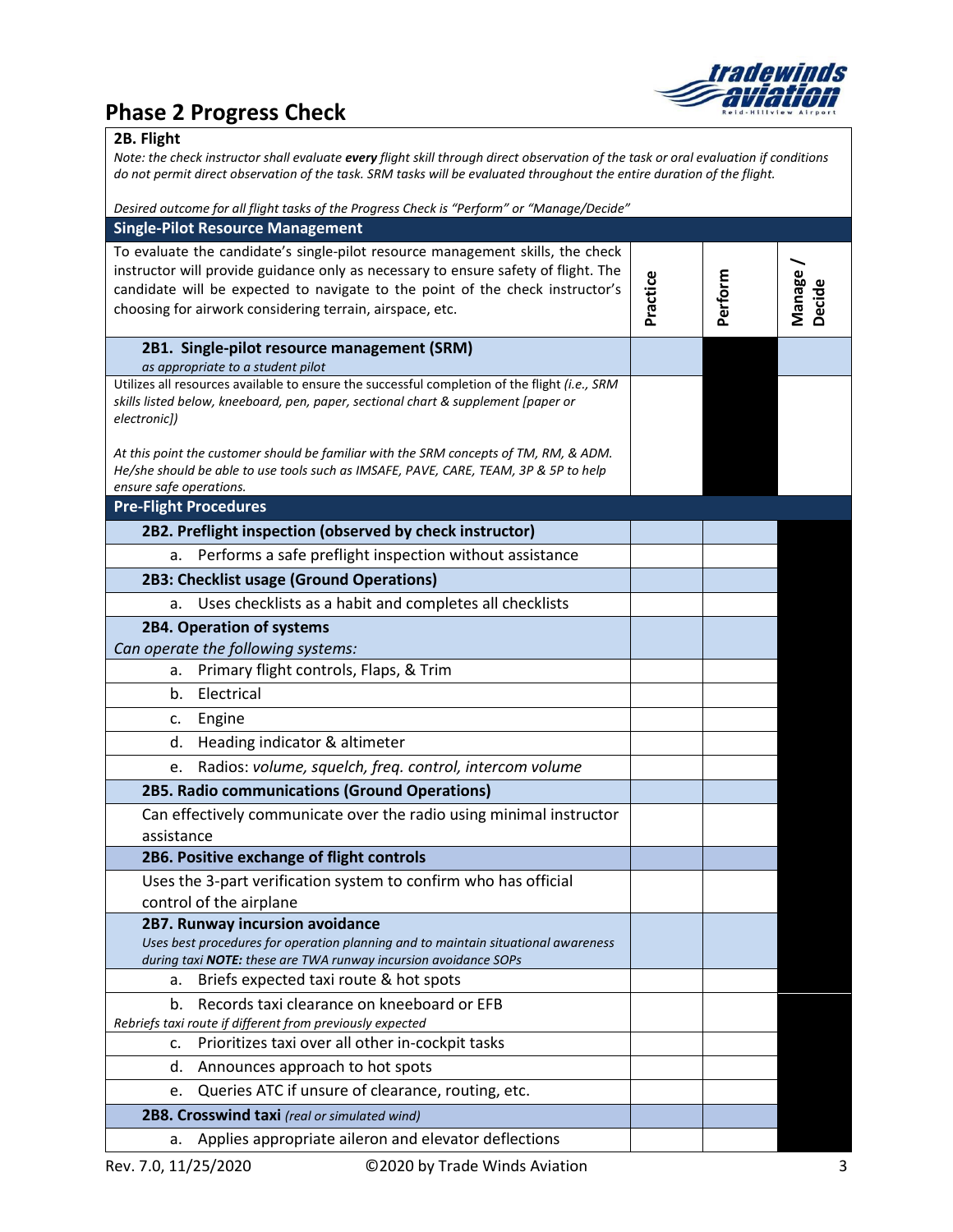

## **Phase 2 Progress Check**

| In-Flight                                                                               |          |         |                  |
|-----------------------------------------------------------------------------------------|----------|---------|------------------|
| 2B. Flight                                                                              |          |         |                  |
|                                                                                         |          |         |                  |
|                                                                                         | Practice | Perform | Manage<br>Decide |
|                                                                                         |          |         |                  |
| 2B9: Checklist usage (Flight Operations)                                                |          |         |                  |
| a. Uses checklists as a habit                                                           |          |         |                  |
| <b>2B10. Radio Communications (Flight Operations)</b>                                   |          |         |                  |
| a. Can effectively communicate over the radio using minimal                             |          |         |                  |
| instructor assistance                                                                   |          |         |                  |
| 2B11. Normal/crosswind takeoff and climb (unassisted)                                   |          |         |                  |
| a. Maintains takeoff power                                                              |          |         |                  |
| Holds throttle forward until reaching 1,000 AGL                                         |          |         |                  |
| b. V <sub>y</sub> until 1,000 AGL or safe altitude; cruise climb speed                  |          |         |                  |
| thereafter (+10/-5 KIAS)                                                                |          |         |                  |
| c. Applies rudder correction for yaw & aileron correction for                           |          |         |                  |
| wind                                                                                    |          |         |                  |
| 2B12. Use of trim                                                                       |          |         |                  |
| Trims the aircraft after setting pitch and power<br>a.                                  |          |         |                  |
| <b>2B13. Collision Avoidance</b>                                                        |          |         |                  |
| a. Maintains awareness of traffic in the area                                           |          |         |                  |
| (scan, TIS-B, etc.)<br>b. Lifts wing and looks before turning                           |          |         |                  |
| Clearing during Vy climb:<br>C.                                                         |          |         |                  |
| lower nose every 500 ft of altitude, or                                                 |          |         |                  |
| conduct shallow s-turns                                                                 |          |         |                  |
| d. Conducts clearing turns prior to all maneuvers                                       |          |         |                  |
| 2B14. Maneuvering in Slow Flight                                                        |          |         |                  |
| a. altitude $(\pm 200$ feet)                                                            |          |         |                  |
| b. heading $(\pm 20^\circ)$                                                             |          |         |                  |
| c. airspeed (+10/-5 knots) [stall horn not on]                                          |          |         |                  |
| d. bank $(\pm 10^{\circ})$                                                              |          |         |                  |
| 2B15. Full Stall (Pwr-off or Pwr On, straight ahead)                                    |          |         |                  |
| a. Recognizes and recovers promptly at either wing drop or                              |          |         |                  |
| nose drop by simultaneous reduction of AOA and increase of                              |          |         |                  |
| power                                                                                   |          |         |                  |
| b. Uses rudder to control roll at high AOA                                              |          |         |                  |
| 2B16. Crabbing/Sideslip                                                                 |          |         |                  |
| (in XW takeoff technique, if possible. Otherwise, at altitude in descent w/ ldg config) |          |         |                  |
| a. Uses crab angle into wind to maintain a ground track                                 |          |         |                  |
| b. Uses a sideslip into wind to maintain a ground track                                 |          |         |                  |
| 2B17. Normal/crosswind approach and landing (assisted landing)                          |          |         |                  |
| Uses appropriate pitch/power<br>а.                                                      |          |         |                  |
| Applies decisive wind correction, as needed<br>b.                                       |          |         |                  |
| c. Airspeed (+10/-5 knots)                                                              |          |         |                  |